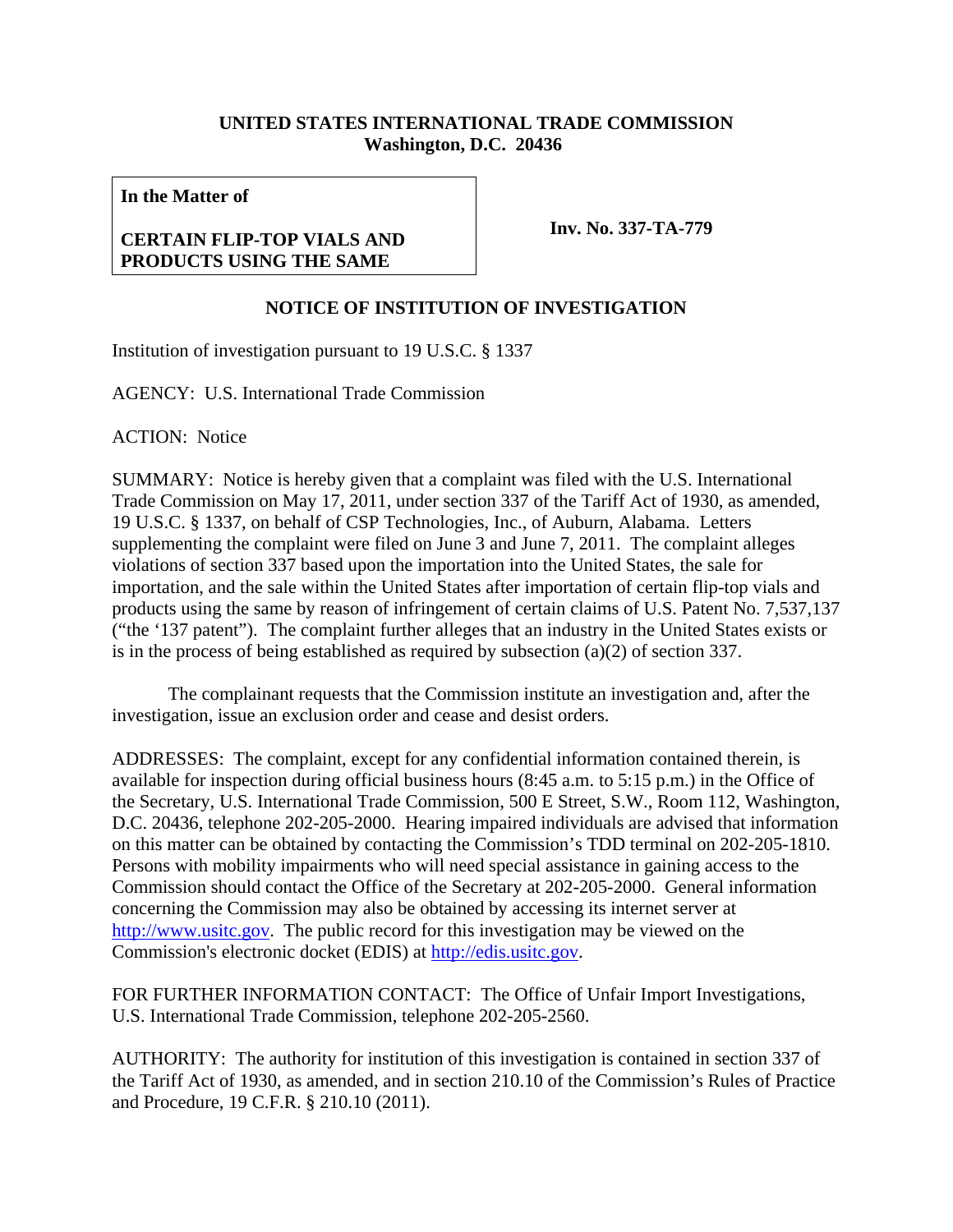SCOPE OF INVESTIGATION: Having considered the complaint, the U.S. International Trade Commission, on June 16, 2011, ORDERED THAT –

 (1) Pursuant to subsection (b) of section 337 of the Tariff Act of 1930, as amended, an investigation be instituted to determine whether there is a violation of subsection  $(a)(1)(B)$  of section 337 in the importation into the United States, the sale for importation, or the sale within the United States after importation of certain flip-top vials and products using the same that infringe one or more of claims 1-5 and 7 of the '137 patent, and whether an industry in the United States exists or is in the process of being established as required by subsection (a)(2) of section 337;

(2) Pursuant to Commission Rule  $201.50(b)(1)$ , 19 C.F.R. § 210.50(b)(1), the presiding administrative law judge shall take evidence or other information and hear arguments from the parties and other interested persons with respect to the public interest in this investigation, as appropriate, and provide the Commission with findings of fact and a recommended determination on this issue;

(3) For the purpose of the investigation so instituted, the following are hereby named as parties upon which this notice of investigation shall be served:

(a) The complainant is:

 CSP Technologies, Inc. 960 W. Veterans Boulevard Auburn, Alabama 36832

 (b) The respondents are the following entities alleged to be in violation of section 337, and are the parties upon which the complaint is to be served:

> Süd-Chemie AG Lenbachplatz 6 80333 Munich Germany

 Süd-Chemie, Inc. 1600 West Hill Street Louisville, KY 40210

 Airsec S.A.S. 6 Rue Louise Michel 94600 Choisy le Roi France

 (c) The Office of Unfair Import Investigations, U.S. International Trade Commission, 500 E Street, S.W., Suite 401, Washington, D.C. 20436; and